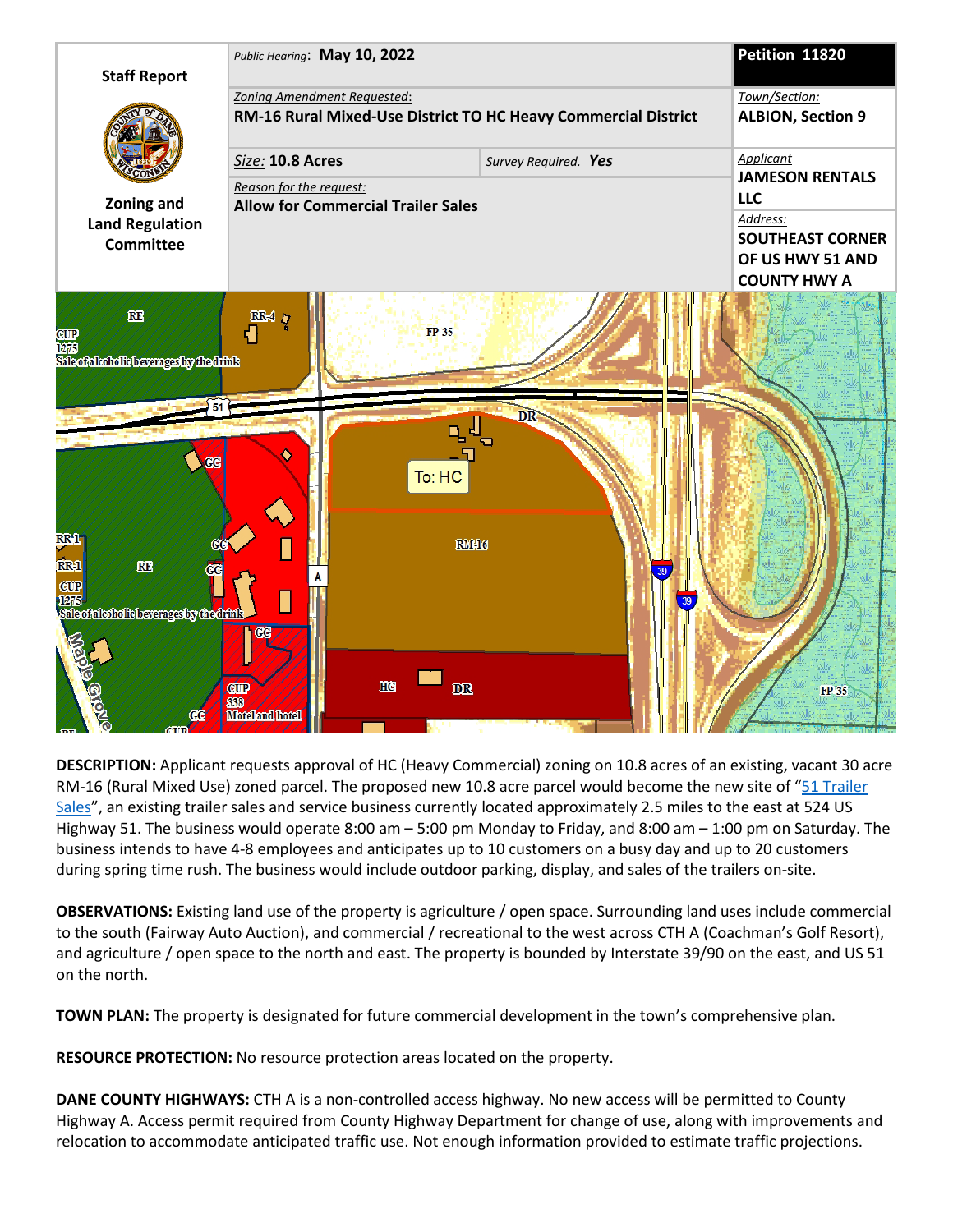**STAFF:** As noted above, the property is located in an area planned for commercial development. The site is visible and accessible from Interstate 39/90, and US Highway 51. Access to the property would be from County Highway A. Dane County Highways staff indicate that an access permit for the change of use will be required, as well as improvements and possible relocation to accommodate anticipated traffic.



*Site plan excerpt*

Town plan policies support commercial development in this area, but require developments to meet certain design standards as specified in the town's [commercial design review ordinance.](https://www.danecountyplanning.com/documents/Albion/Albion-Commercial-Development-policies-AS-TOWN-APPROVED-9-6-2016-3.pdf#page=2) In addition to design considerations, town policies indicate that deed restrictions will be used to limit the range and intensity of commercial uses in permissive zoning districts like Heavy Commercial to ensure compatibility with surrounding land uses and the rural character of the town.

Given the high visibility from major transportation corridors, lighting and signage are significant design considerations. The applicant has submitted a lighting plan and indicated that lighting will be designed to minimize light pollution to adjacent properties and roadways. A monument sign along CTH A is proposed, along with another sign on the eastern side of the property along Interstate 39/90.

Pending any concerns raised at the public hearing, staff recommends approval of the petition subject to the following conditions.

- 1. Owner shall record a deed restriction on the HC-zoned property that states the following:
	- a. Commercial uses of the property are limited exclusively to the following:
		- Indoor sales
		- Indoor storage and repair
		- Office uses
		- Outdoor sales, display or repair
		- Utility services
		- Trailer repair or maintenance service
	- b. The installation of off-premises (billboard) signs is prohibited.
	- c. Development of the site shall conform to the submitted site plan, operations plan, and lighting plan. Lighting shall be limited to a maximum Kelvin temperature of 3500K.
	- d. Development of the site shall comply with any town of Albion requirements under the town's commercial design review ordinance, as determined by the town. If there are conflicts between the submitted site plan and requirements of the town ordinance, the requirements of the town ordinance shall control.